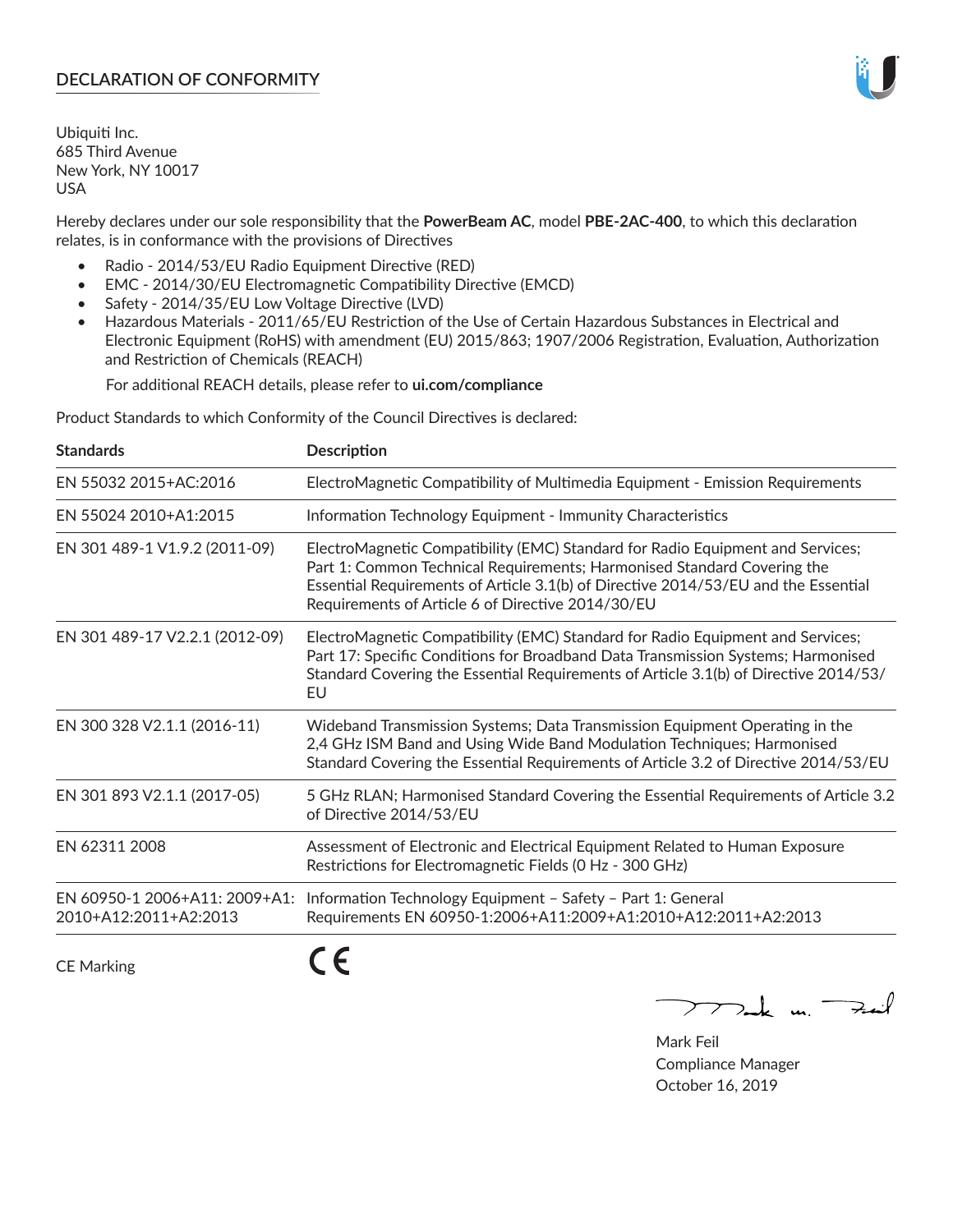# **DECLARATION OF CONFORMITY**



## **български** [Bulgarian]

С настоящото Ubiquiti декларира, че това устройство PBE-2AC-400 е в съответствие със съществените изисквания и други приложими разпоредби на Директиви 2014/53/EC, 2014/30/ЕС, 2014/35/ЕС.

## **Hrvatski** [Croatian]

Ubiquiti ovim putem izjavljuje da je ovaj uređaj PBE-2AC-400 sukladan osnovnim zahtjevima i ostalim bitnim odredbama Direktiva 2014/53/EU, 2014/30/EU, 2014/35/EU.

# **Čeština** [Czech]

Ubiquiti tímto prohlašuje, že toto PBE-2AC-400 zařízení, je ve shodě se základními požadavky a dalšími příslušnými ustanoveními směrnic 2014/53/EU, 2014/30/EU, 2014/35/EU.

# **Dansk** [Danish]

Hermed, Ubiquiti, erklærer at denne PBE-2AC-400 enhed, er i overensstemmelse med de væsentlige krav og øvrige relevante krav i direktiver 2014/53/EU, 2014/30/EU, 2014/35/EU.

# **Nederlands** [Dutch]

Hierbij verklaart Ubiquiti, dat deze PBE-2AC-400 apparaat, in overeenstemming is met de essentiële eisen en de andere relevante bepalingen van richtlijnen 2014/53/EU, 2014/30/EU, 2014/35/EU.

## **English**

Hereby, Ubiquiti, declares that this PBE-2AC-400 device, is in compliance with the essential requirements and other relevant provisions of Directives 2014/53/EU, 2014/30/EU, 2014/35/EU.

## **Eesti keel** [Estonian]

Käesolevaga Ubiquiti kinnitab, et antud PBE-2AC-400 seade, on vastavus olulistele nõuetele ja teistele asjakohastele sätetele direktiivide 2014/53/EL, 2014/30/EL, 2014/35/EL.

## **Suomi** [Finnish]

Täten Ubiquiti vakuuttaa, että tämä PBE-2AC-400 laite, on yhdenmukainen olennaisten vaatimusten ja muiden sitä koskevien direktiivien 2014/53/EU, 2014/30/EU, 2014/35/EU.

## **Français** [French]

Par la présente Ubiquiti déclare que l'appareil PBE-2AC-400, est conforme aux exigences essentielles et aux autres dispositions pertinentes des directives 2014/53/UE, 2014/30/UE, 2014/35/UE.

## **Deutsch** [German]

Hiermit erklärt Ubiquiti, dass sich dieses PBE-2AC-400 Gerät, in Übereinstimmung mit den grundlegenden Anforderungen und den anderen relevanten Vorschriften der Richtlinien 2014/53/EU, 2014/30/EU, 2014/35/EU befindet.

## **Ελληνικά** [Greek]

Δια του παρόντος, Ubiquiti, δηλώνει ότι αυτή η συσκευή PBE-2AC-400, είναι σε συμμόρφωση με τις βασικές απαιτήσεις και τις λοιπές σχετικές διατάξεις των οδηγιών 2014/53/EE, 2014/30/EE, 2014/35/EE.

## **Magyar** [Hungarian]

Ezennel Ubiquiti kijelenti, hogy ez a PBE-2AC-400 készülék megfelel az alapvető követelményeknek és más vonatkozó 2014/53/EU, 2014/30/EU, 2014/35/EU irányelvek rendelkezéseit.

## **Íslenska** [Icelandic]

Hér, Ubiquiti, því yfir að þetta PBE-2AC-400 tæki er í samræmi við grunnkröfur og önnur viðeigandi ákvæði tilskipana 2014/53/ESB, 2014/30/ESB, 2014/35/ESB.

## **Italiano** [Italian]

Con la presente, Ubiquiti, dichiara che questo dispositivo PBE-2AC-400, è conforme ai requisiti essenziali ed alle altre disposizioni pertinenti delle direttive 2014/53/UE, 2014/30/UE, 2014/35/UE.